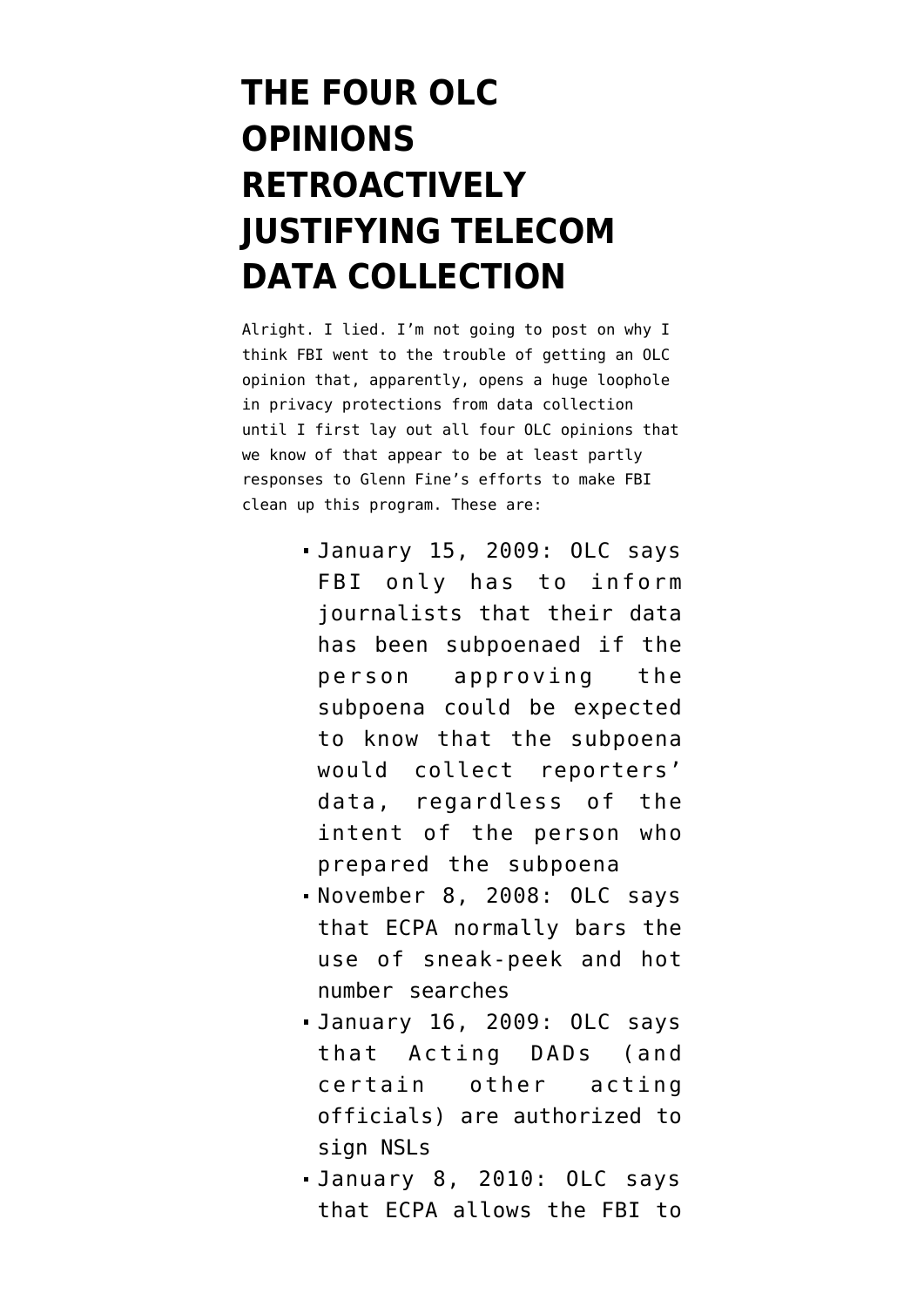ask for and obtain certain call records on a voluntary basis from the providers, without legal process or a qualifying emergency

Note that of these, only the November 8, 2008 (which is, perhaps not incidentally, the one that restricted, rather than expanded, FBI conduct) has been [released by OLC.](http://www.justice.gov/olc/opinionspage.htm) And of course, two of the opinions appear to have been rushed through in the last days of the Bush Administration, possibly even by Steven Bradbury (though given the delays on approving Dawn Johnsen, fat lot of difference that made).

In this post, I want to show how these opinions appear to be responses to (at a minimum) Glenn Fine's work, Though, [as I said before](http://emptywheel.firedoglake.com/2010/02/16/why-did-fbi-need-the-exigent-letters-olc-memo-background-post/), probably also to pressure about the warrantless wiretap program.

## Notice to Journalists

The January 15, 2009 OLC opinion is at least partly a response to two incidences in which FBI collected or almost collected reporters' data in the course of leak investigations but had not yet–as of 2009–told the reporters.

In one, a case agent asked AT&T representative at CAU for boilerplate language to use to get "to and from" data for specific target calls. The case agent would have known this would collect information on communication with a reporter, though the prosecutor in the case had notes showing the case agent had said the contrary. Later, after talking to another FBI agent, the prosecutor realized the request from AT&T would collect reporters' calls. The prosecutor had the case agent remove all the data from the computer and seal it. In this case, the reporter was not told her data might have been collected, because any collection was inadvertent and no one used it.

In the second case, a Special Agent served a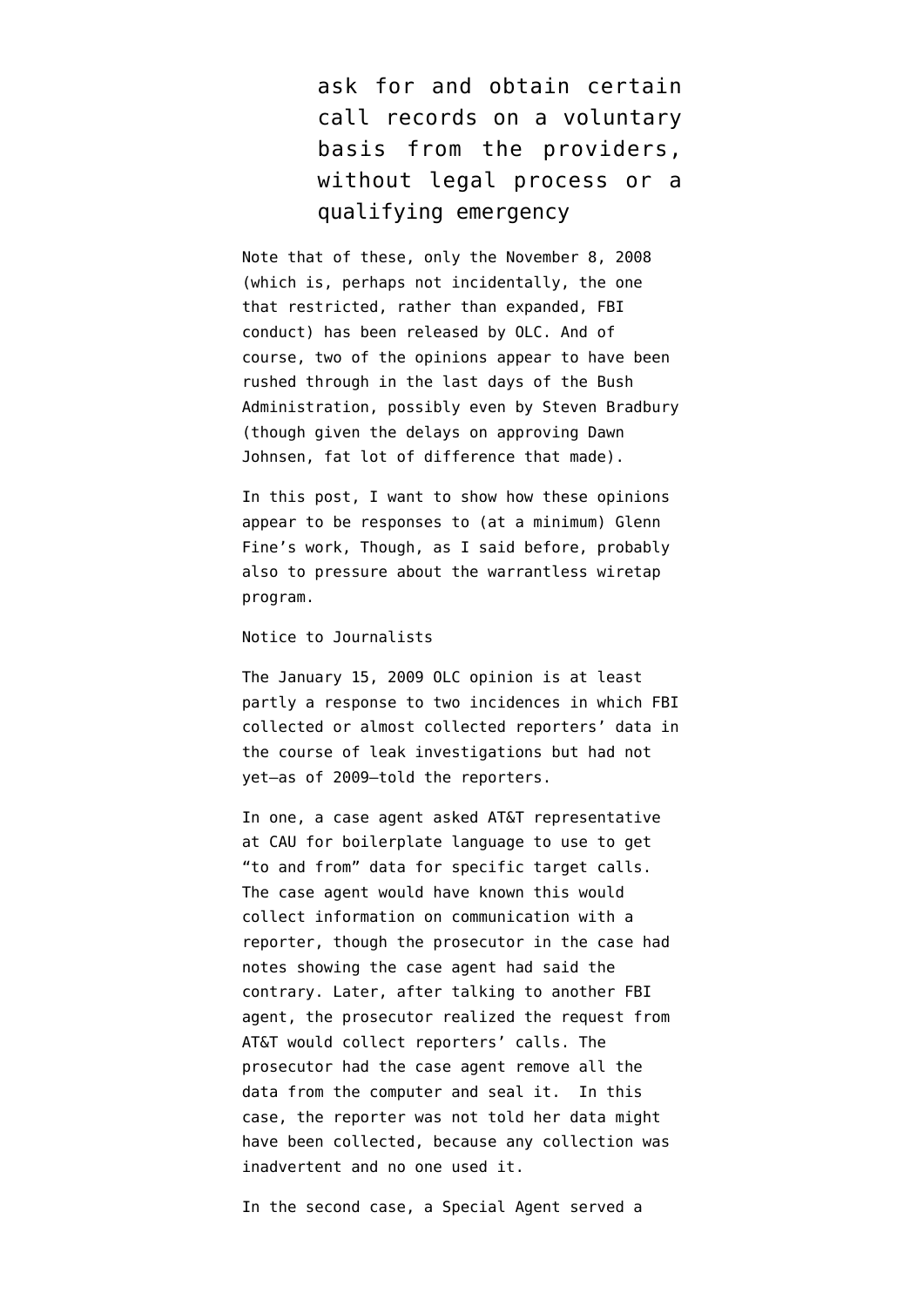subpoena on an AT&T's onsite person for toll billing records. Following that, the Special Agent provided the AT&T person a reporter's cell phone number because the analyst "asked for" it. The AT&T analyst basically did a "sneak peak" on the reporters' calls and found no record of calls related to the leak investigation. Then, working through one of CAU's supervisors, the AT&T analyst "requested" information on the reporters calls of the Verizon and MCI analysts. The Company B (Verizon?) analyst did find responsive data, though the FBI claims that it was not in the database when checked. There is no further discussion in the IG Report of whether this reporter was informed that cell records had been searched.

In spite of the lack of any comment about notice to the reporter in the second case, Fine describes the OLC opinion pertaining to notice to reporters in the context of the first instance. (PDF 125 to 126)

> The Criminal Division and the OIG asked the Department's Office of Legal Counsel (OLC) to opine on the questions when the notification provision in the regulation would be triggered. OLC concluded in an informal written opinion dated January 15, 2009, that the notification requirement would be triggered if, using an "objective" standard and based on the totality of the circumstances, a reasonable Department of Justice official responsible for reviewing and approving such subpoenas would understand the language of the subpoenas to call for the production of the reporters' telephone toll numbers, the subpoenas would be subject to the notification requirement of subsection (g)(3), regardless of the subjective intent of the individuals who prepared them.

The OLC opinion also concluded that the notification requirement would be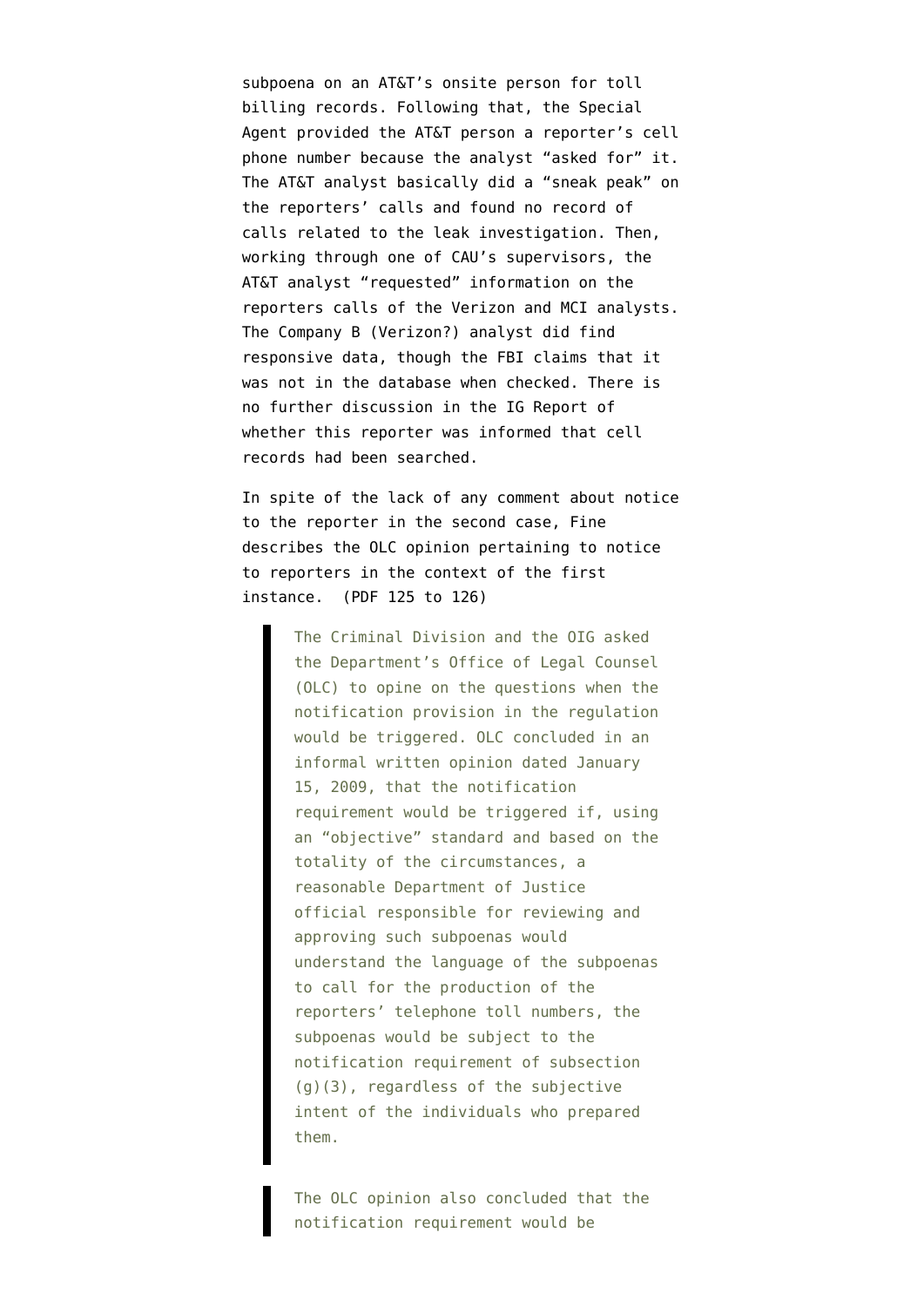triggered even if reporters' toll billing records were not in fact collected in response to such a subpoena.

Based on the OLC opinion, the Criminal Division did not inform the reporters in the first case that records had been subpoenaed. As I said, it is unclear whether the second instance–in which the reporter data was gathered after a subpoena was issued–resulted in notification to the journalist in question.

The baseless exigent letters

As to the three other OLC memos, they all seem to arise at least partly out of Fine's findings that the FBI had no legal basis for which to collect some of the phone records it did, starting in 2007. The [March 2007 IG Report on](http://www.justice.gov/oig/special/s0703b/final.pdf) [NSLs](http://www.justice.gov/oig/special/s0703b/final.pdf) (which includes a section on exigent letters) has the following to say about the FBI's efforts to retroactively invent a legal basis for their use. (PDF pages 146-147)

> As of March 2007, the FBI is unable to determine whether NSLs or grand jury subpoenas were issued to cover the exigent letters. However, at FBI-OGC's direction, CAU is attempting to determine if NSLs were issued to cover the information obtained in response to each of the exigent letters. If CAU is unable to document appropriate predication for the FBI's retention of information obtained in response to the exigent letters, the Deputy General Counsel of NSLB stated that FBI will take steps to ensure that appropriate remedial action is taken. Remedial action may include purging of information from FBI databases and reports of possible IOB violations.

> The Assistant General Counsel also told us that a different provision of ECPA could be considered in weighing the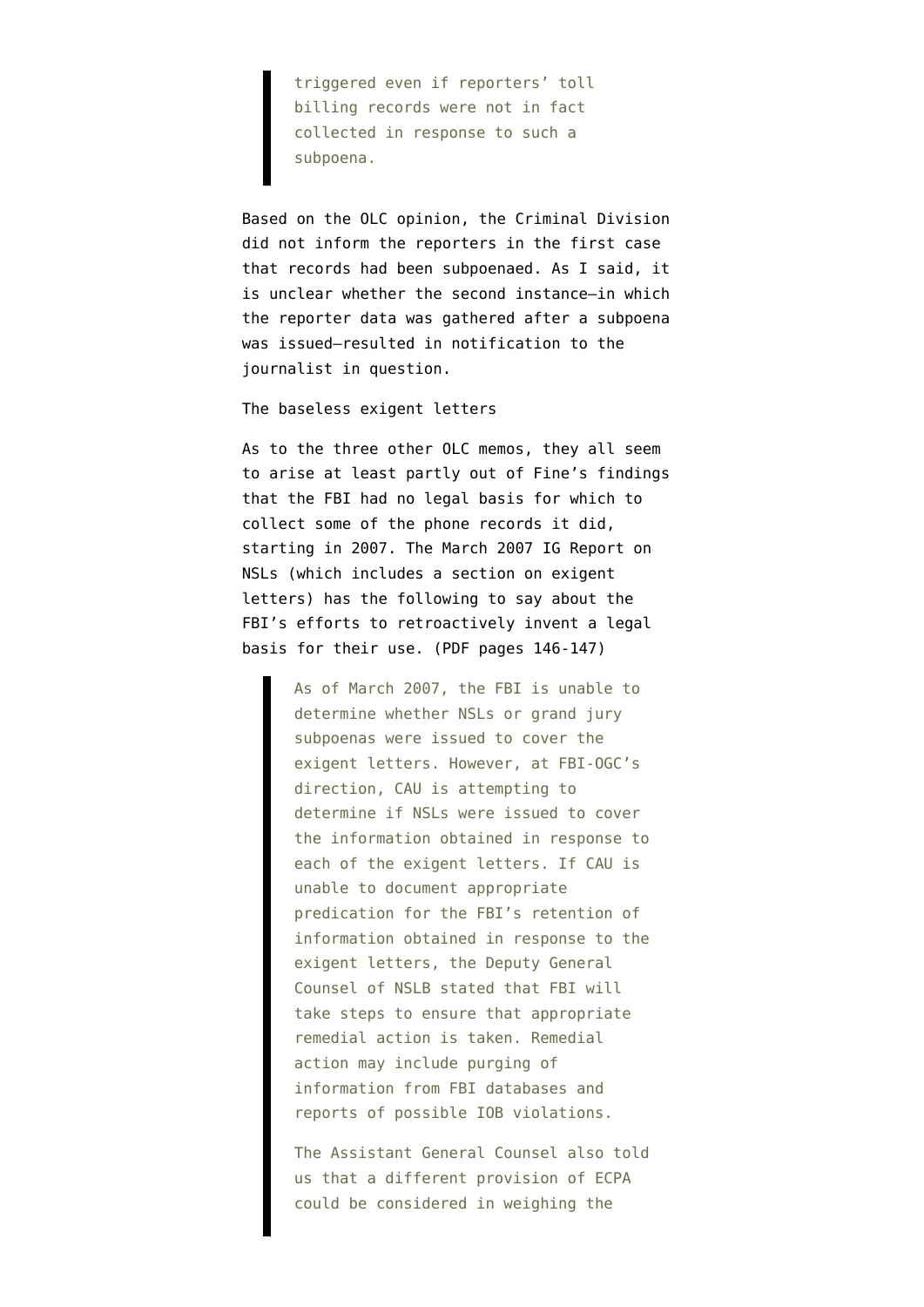legality of the FBI's use of the exigent letters: the provision authorizing voluntary emergency disclosures of certain non-content customer communications or records (18 U.S.C. 2702(c)(4)). The Assistant General Counsel stated that while the FBI did not rely upon this authority in issuing the exigent letters from 2003 through 2005, the FBI's practice may in part be justified by the ECPA's recognition that emergency disclosures may in part be justified by the ECPA's recognition that emergency disclosures may be warranted in high-risk situations. The Assistant General Counsel argued that in serving the exigent letters on the telephone companies the FBI did its best to reconcile its mission to prevent terrorist attacks with the strict requirements of the ECPA NSL statute.

The FBI General Counsel told us that the better practice in exigent circumstances is to provide the telephone companies letters seeking voluntary production pursuant to the emergency voluntary disclosure provision of 18 U.S.C. 2702 (c)(4) and to follow up promptly with NSLs to document the basis for the request and capture statistics for reporting purposes. But the General Counsel said that, if challenged, the FBI could defend its past use of the exigent letters by relying on ECPA voluntary emergency disclosure authority. The General Counsel also noted that the manner in which FBI personnel are required to generate documentation to issue NSLs can make it appear to an outsider that the records requested without a pending investigation when in fact there is a pending investigation that is not referenced in the approval documentation due to the FBI's recordkeeping and administration procedures. 132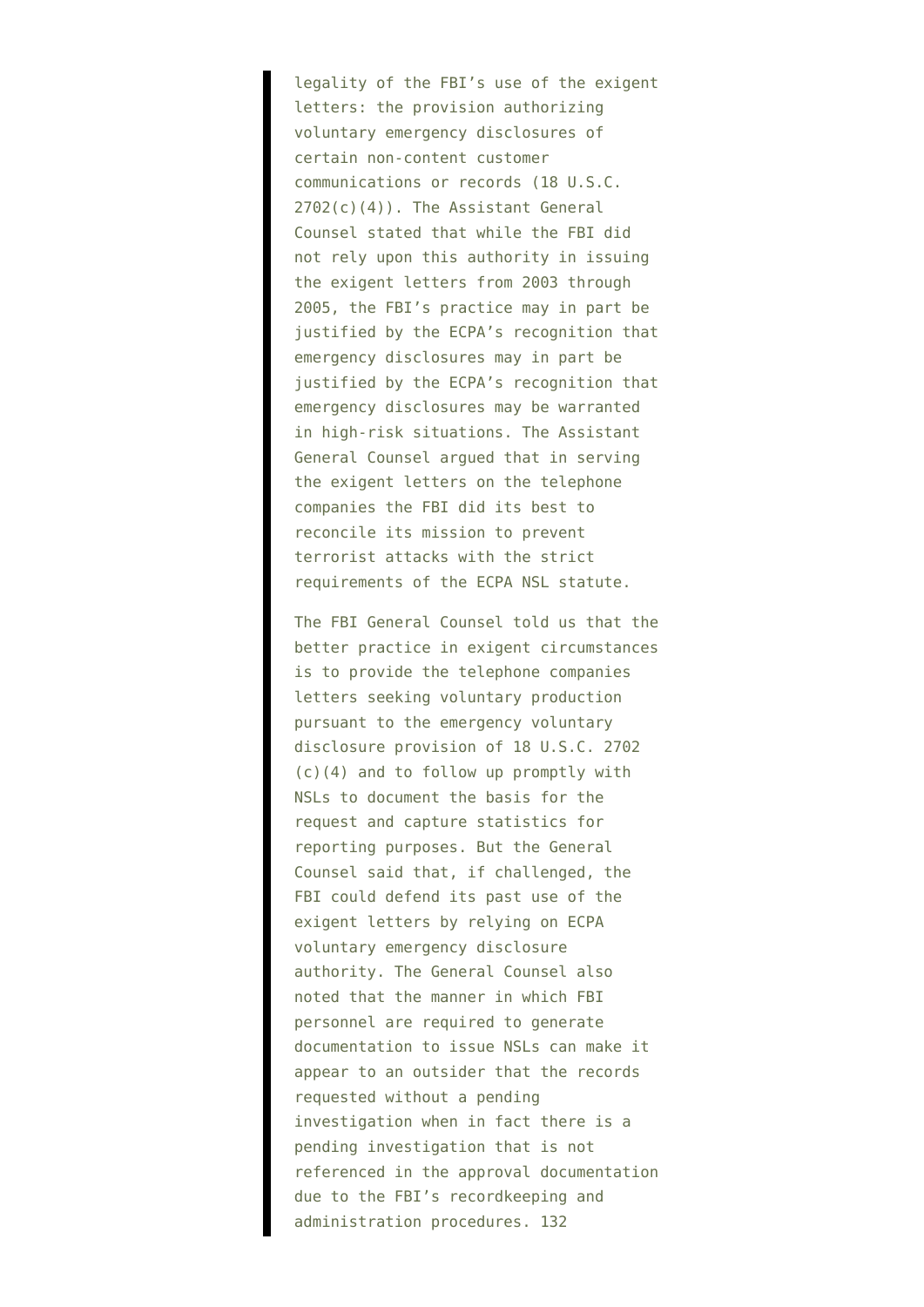132 FBI-OGC attorneys told us that the FBI's acquisition of telephone toll billing records and subscriber information in response to the exigent letters has not been reported to the IOB as possible violations of law, Attorney General Guidelines, or internal FBI policy. We believe that under guidance in effect during the period covered by our review these matters should be reported as possible IOB violations.

This passage makes several things clear. From the first IG Report on the exigent letters practice, Fine held out the possibility that if FBI couldn't fix this problem, they would have to purge information and/or report inappropriate collection to the Intelligence Oversight Board (which could lead to further investigation). And faced with that threat, both the AGC and the GC suggested they might rely on 2702(c)(4) rather than 2709(b)(1) or to rationalize their collection activity.

Fine responded to this suggestion by pointing out all the reasons doing so didn't make any sense. (PDF 148 to 149)

> Moreover, the FBI's justification for the exigent letters was undercut because they were (1) used, according to information conveyed to an NSLB Assistant General Counsel, mostly in non-emergency circumstances, (2) not followed in many instances within a reasonable time by the issuance of national security letters, and (3) not catalogued in a fashion that would enable FBI managers or anyone else to validate the justification for the practice or the predication required by the ECPA NSL statute.

We also disagree with the FBI's second justification: that use of the exigent letters could be defended as a use of ECPA's voluntary emergency disclosure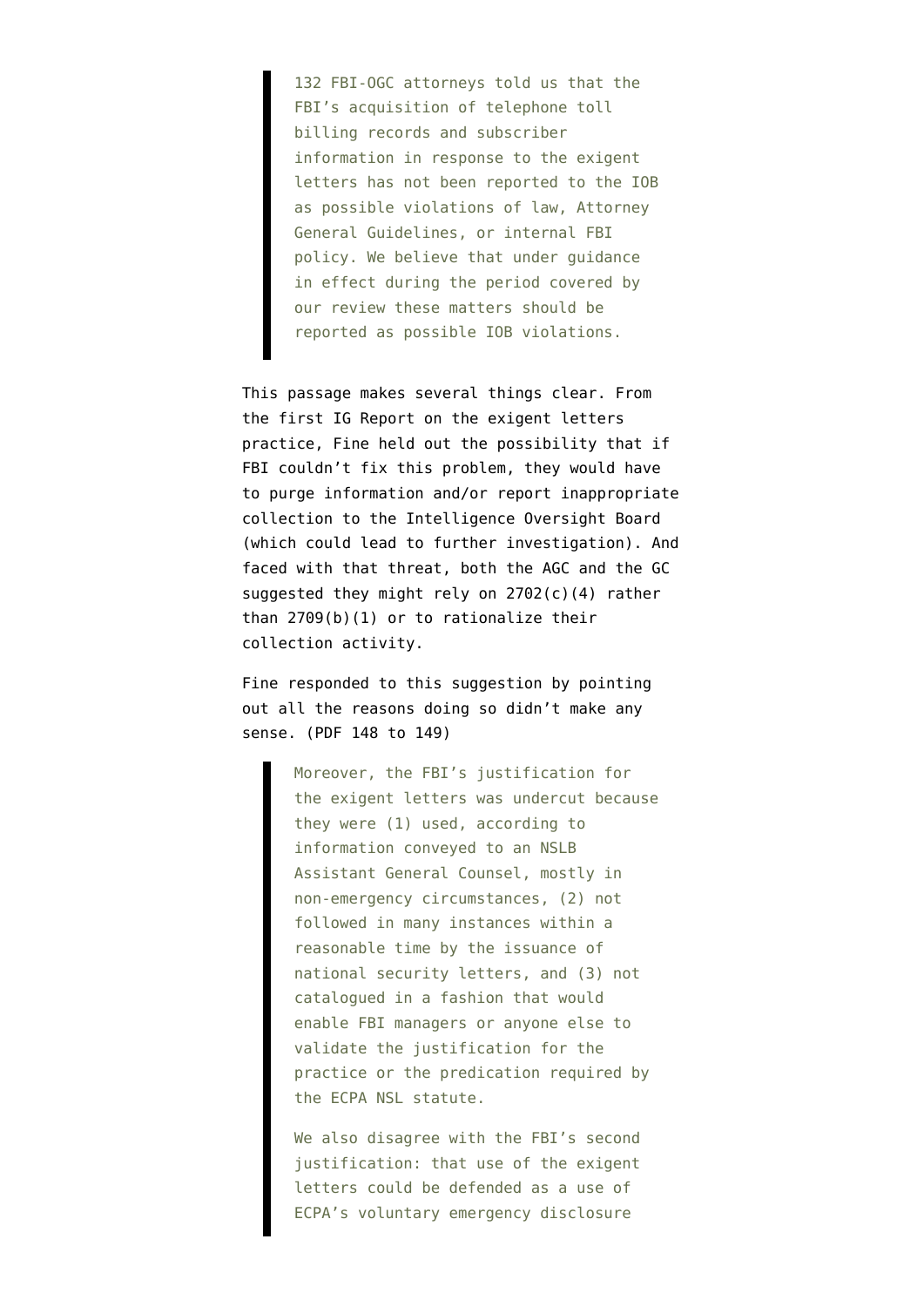authority for acquiring non-content information pursuant to 18 U.S.C.  $2702(c)(4)$ . First, we found that the exigent letters did not request voluntary disclosure. The letters stated, "Due to exigent circumstances, it is requested that records … be provided" but added "a subpoena requesting this information has been submitted to the United States Attorney's Office and "will be processed and served formally … as expeditiously as possible." In addition, we found that the emergency voluntary disclosure provision was not relied upon by the CAU at the time, the letters were not signed by FBI officials who had authority to sign ECPA voluntary emergency disclosure letters, and the letters did not recite the factual predication necessary to invoke that authority.

We are also troubled that the FBI issued exigent letters that contained factual misstatements. The exigent letters represented that "[s]ubpoenas requesting this information have been submitted to the U.S. Attorney's Office who will process and serve them formally to [information redacted] as expeditiously as possible." In fact, in examining the documents CAU provided in support of the first 25 of the 88 randomly selected exigent letters, we could not confirm one instance in which a subpoena had been submitted to any United States Attorney's Office before the exigent letter was sent to the telephone companies. Even if there were understandings with the three telephone companies that some form of legal process would later be provided to cover the records obtained in response to the exigent letters, the FBI made factual misstatements in its official letters to the telephone companies either as to the existence of an emergency justifying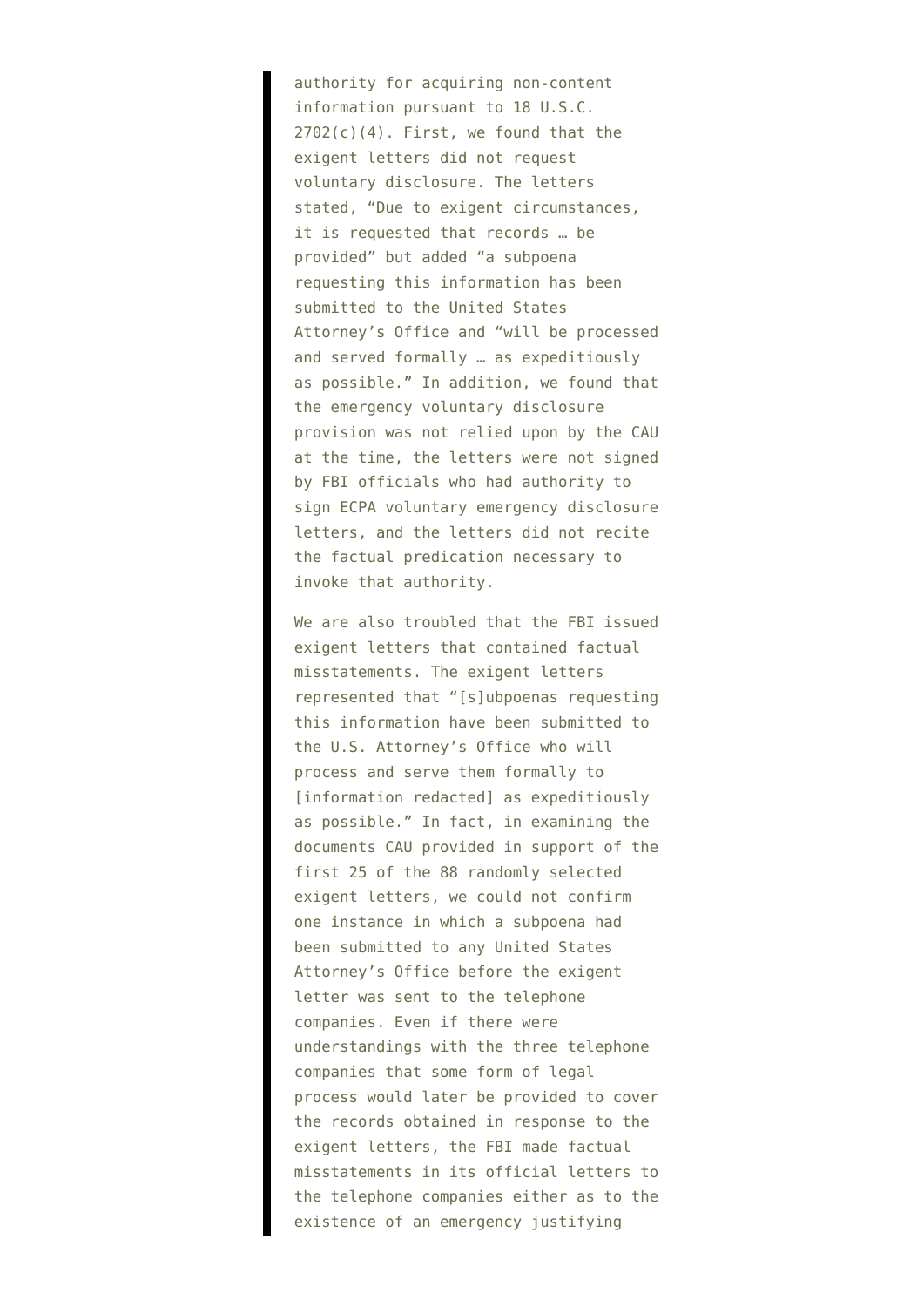shortcuts around lawful procedures or with respect to steps the FBI supposedly had taken to secure lawful process.

Thus, at this point, FBI was faced with either trying to legally rationalize how they had collected all this information, or purging it from their databases (without adequate recordkeeping to show what they'd have to purge).

One thing the FBI did in response to Fine's report, was to issue new guidelines on June 1, 2007 limiting who could sign NSLs. While that guidance appears to have provided needed management guidance for the NSL process, it also created a problem with earlier attempts to clean up the exigent letter problems. In 2006, FBI issued a series of "blanket NSLs" basically providing cover for all the exigent letters for which providers still hadn't received a subpoena. Yet the people who signed those (in 2006) were not eligible to sign under the June 1, 2007 guidelines.

Then, five months after that first IG Report–in the aftermath of the passage of the Protect America Act and at a time when the debate on the FISA Amendments Act was ratcheting up–the FBI [asked](http://www.justice.gov/oig/special/s1001r.pdf) OLC for clarity on the meaning of Electronic Communication Privacy Act. (PDF 86)

> On August 28, 2007, the FBI OGC requested a legal opinion from the Department's Office of Legal Counsel (OLC) regarding three questions relating to the FBI's authority under the ECPA, including sneak peeks. One question stated that, "on occasion, FBI employees may orally ask an electronic communications provider if it has records regarding a particular facility (e.g., a telephone number) or person." The request asked whether under the ECPA the FBI can lawfully "obtain information regarding the existence of an account in connection with a given phone number of person," by asking a communications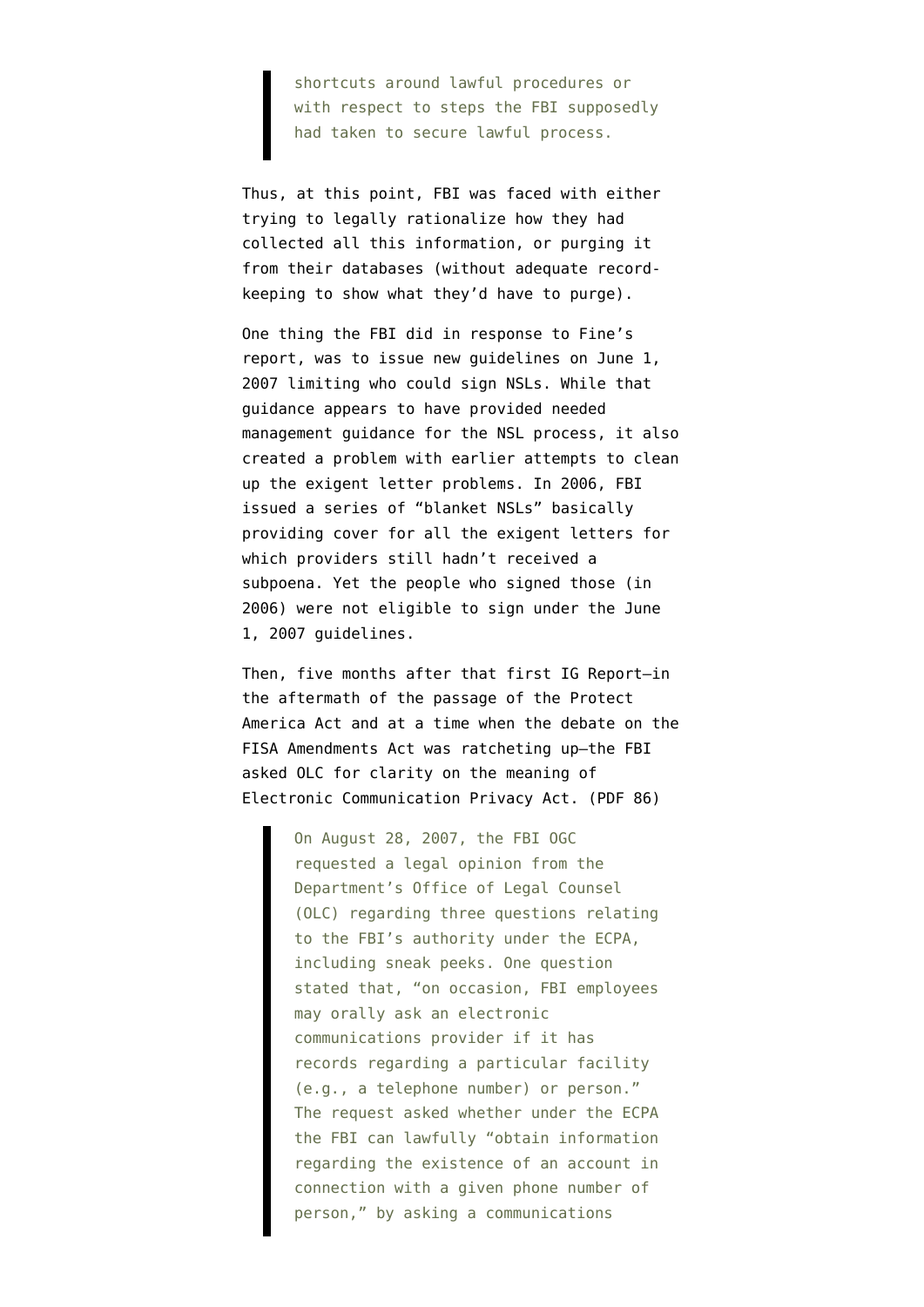service provider, "'Do you provide service to 555-555-5555?' or 'Is John Doe your subscriber?'"

However, based on information we developed in our investigation, we determined that the hypothetical example used by the FBI OGC in the question it posed to the OLC did not accurately describe the type of information the FBI often obtained in response to sneak peek requests. As described above the FBI sometimes obtained more detailed information about calling activity by target numbers, such as whether the telephone number belonged to a particular subscriber, the number of calls to and from the telephone number within certain date parameters, the area codes [redacted] called, and call duration.

The response to that query did not come until November 5, 2008–after the FAA was already passed. Tellingly, at least twice during the debate over the FAA, NSA and SSCI personnel tried to prevent DOJ's IG (that is, Fine) from having any involvement in the IG review of the warrantless wiretap program. While Fine didn't end up leading that process, he did contribute his own report.

Here is that [November 2008 OLC opinion](http://www.justice.gov/olc/2008/fbi-ecpa-opinion.pdf) and its three general conclusions:

> The Federal Bureau of Investigation may issue a national security letter to request, and a provider may disclose, only the four types of information—name, address, length of service, and local and long distance toll billing records—listed in 18 U.S.C. § 2709(b)(1).

> The term "local and long distance toll billing records" in section 2709(b)(1) extends to records that could be used to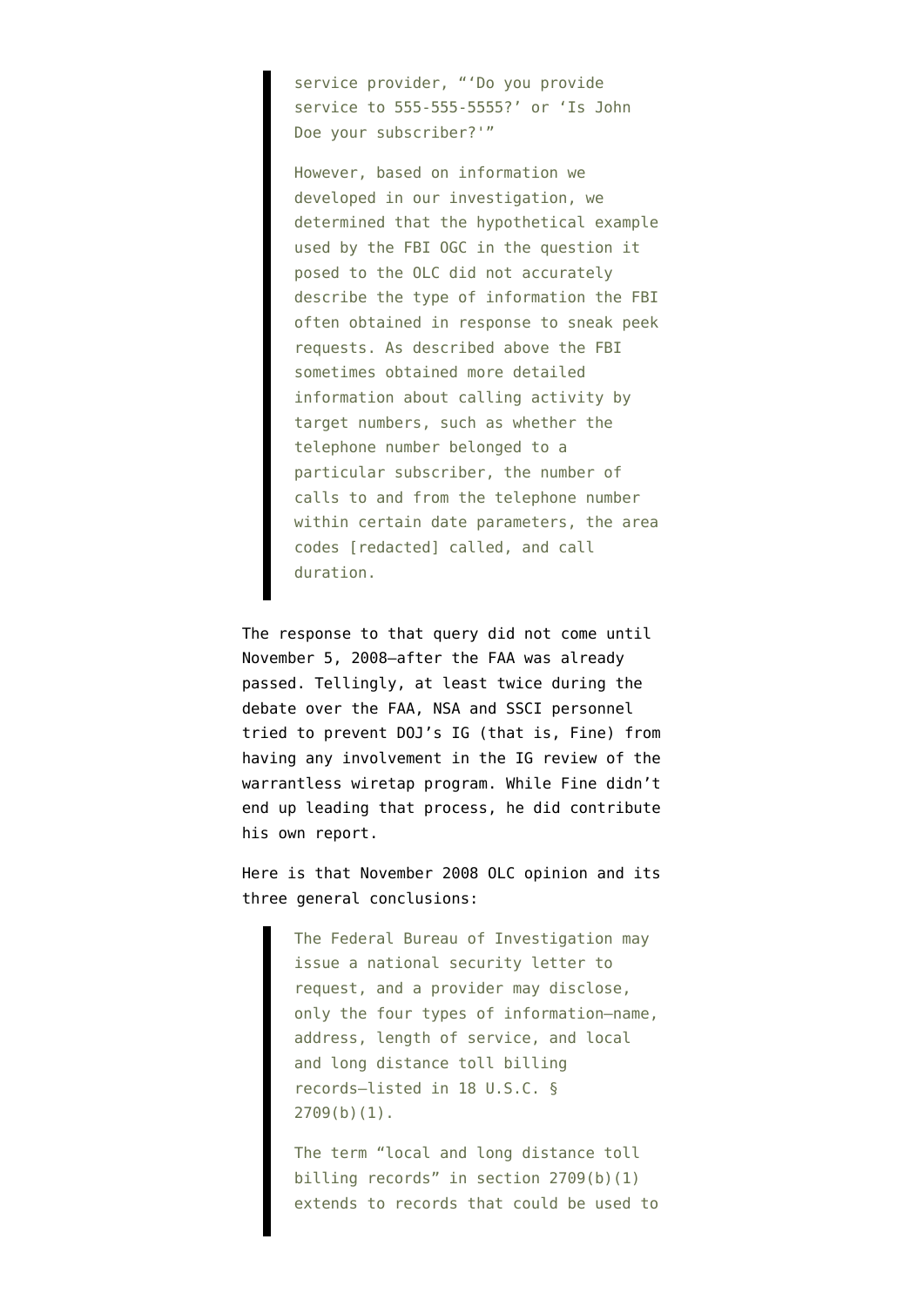assess a charge for outgoing or incoming calls, whether or not the records are used for that purpose, and whether they are linked to a particular account or kept in aggregate form.

Before issuance of a national security letter, a provider may not tell the FBI whether that provider serves a particular customer or telephone number, unless the FBI is asking only whether the number is assigned, or belongs, to that provider.

This ruling included one piece of good news for those trying to conduct massive surveillance using phone records: it interpreted the meaning of "toll records" for counterterrorism broadly, including any data that tracked individual calls, regardless of whether the phone company actually used the data in that way. But it ruled against the use of sneak peeks (where a provider tells the FBI whether they have data on a customer) explicitly, though Fine argues that the FBI misrepresented what they were doing to OLC and as a result may have gotten sneak peeks approved even though the practice should not be legal. Fine would come back to the specific language of this OLC opinion in his recent IG Report.

But first, the FBI tried to clean up the problem created on June 1, 2007, when its own guidelines on who could sign NSLs seemingly invalidated the blanket NSLs used to clean up the exigent letters in 2006. In another last minute Bush OLC opinion (the other being the one that limited the requirements for journalist disclosure) the FBI asked OLC about whether certain people could sign NSLs. The response came back on January 16, 2009 (185-186):

> Michael Heimbach, then a Section Chief for the ITOS-I of the CTD, signed the July 5 [2006] blanket NSL. At the time he was temporarily assigned as an Acting Deputy Assistant Director (Acting DAD)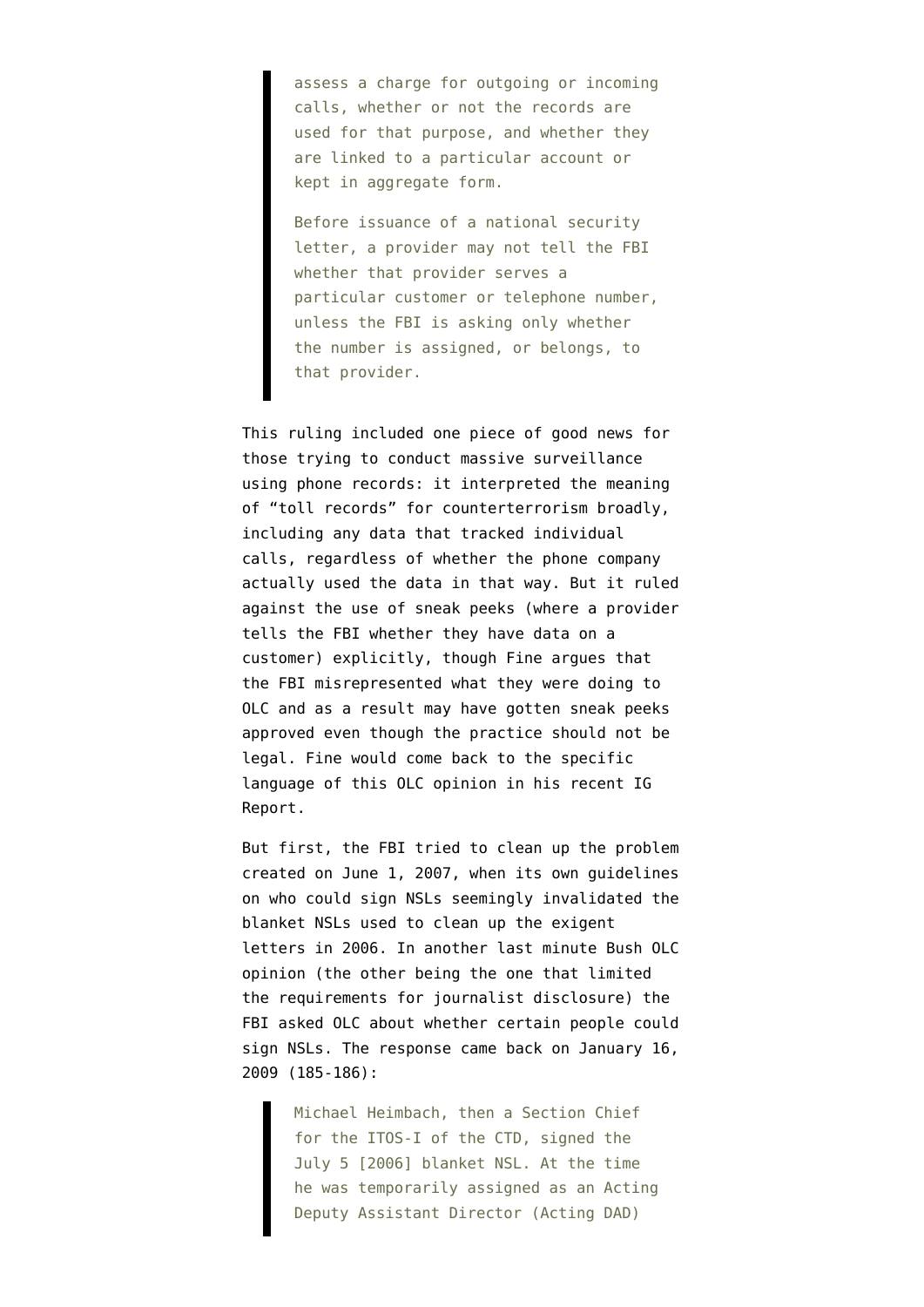of the CTD. Heimbach signed the NSL as Acting DAD. At the time Heimbach signed this NSL, the FBI had not issued guidance on whether FBI personnel serving as Acting DADs were authorized to sign NSLs. The FBI OGC later issued guidance on June 1, 2007, stating that Acting Deputy Assistant Directors are not authorized to sign NSLs. However, on January 16, 2009, the Department's Office of Legal Counsel (OLC), in response to a request for a legal opinion by the FBI General Counsel Caproni, opined that Acting DADs (and certain other acting officials) are authorized to sign NSLs under three of the NSL statutes, including the ECPA NSL statute, 18 USC 2709. Caproni notified the OIG in March 2009 that the FBI is revising its June 1, 2007 guidance in light of the OLC opinion.

How much do you want to bet those "certain other acting officials" signed other documentation that would be even more interesting? In any case, with this OLC opinion, FBI eliminated one problem with the story it told about how it had cleaned up its exigent letter problem, by verifying that all those who had signed retroactive authorizations were legally authorized to do so.

But that left the November 5, 2008 OLC opinion, with Glenn Fine continuing to work on both the exigent letter report and (as I [point out here\)](http://emptywheel.firedoglake.com/2010/02/16/why-did-fbi-need-the-exigent-letters-olc-memo-background-post/) his report on the warrantless wiretapping program.

Fine used the OLC opinion's comments on "sneak peeks" to argue that it also ruled out of use of hot numbers (in which a provider "follows" a number and tells the FBI if there is activity on it). (PDF 100 to 101)

> [T]he Department's Office of Legal Counsel concluded, and we agree, that the ECPA ordinarily bars communications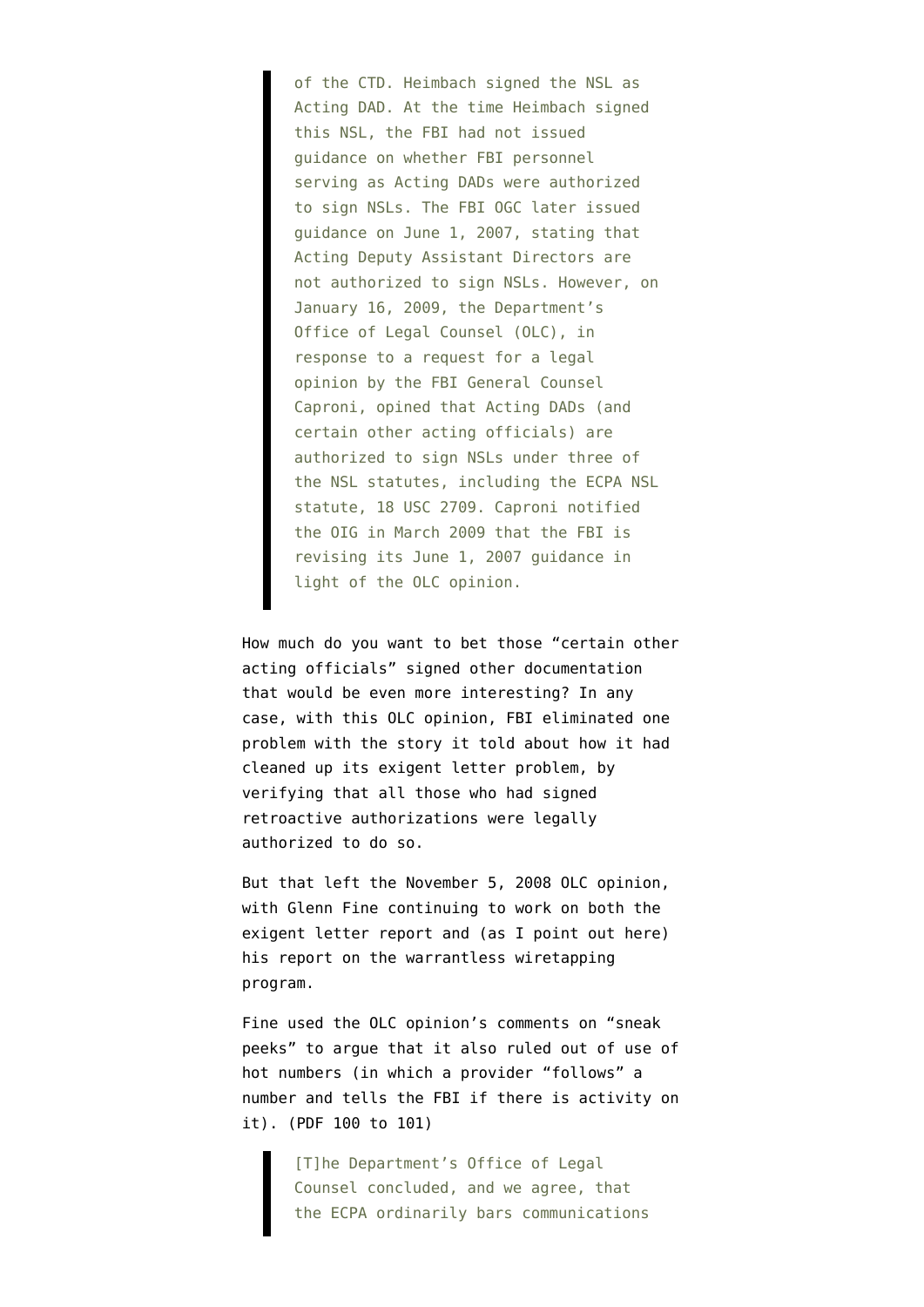service providers from telling the FBI, prior to service of legal process, whether a particular account exists. We also concluded that if that type of information falls within the ambit of "a record or other information pertaining to a subscriber to or customer of such service" under 18 USC 2702(a)(3), so does the existence of calling activity by particular hot telephone numbers, absent a qualifying emergency under 18 USC 2702(c)(4).

## [snip]

Therefore, we believe that the practice of obtaining calling activity information about how numbers in these matters without service of legal process violated the ECPA.

[snip]

We believe the FBI should carefully review the circumstances in which FBI personnel asked the on-site communications service providers [redacted] "hot numbers" to enable the Department to determine if the FBI obtained calling activity information under circumstances that trigger discovery or other obligations in any criminal investigations or prosecutions.

## And Fine goes on in his report to read the 2008 memo fairly broadly.

On November 5, 2008, the OLC issued its legal opinion on the three questions posed by the FBI. In evaluating if a provider could tell the FBI consistent with the ECPA "whether a provider serves a particular subscriber or a particular phone number," the OLC concluded that the ECPA "bars providers from complying with such requests." In reaching its conclusion, the OLC opined that the "phrase 'record or other information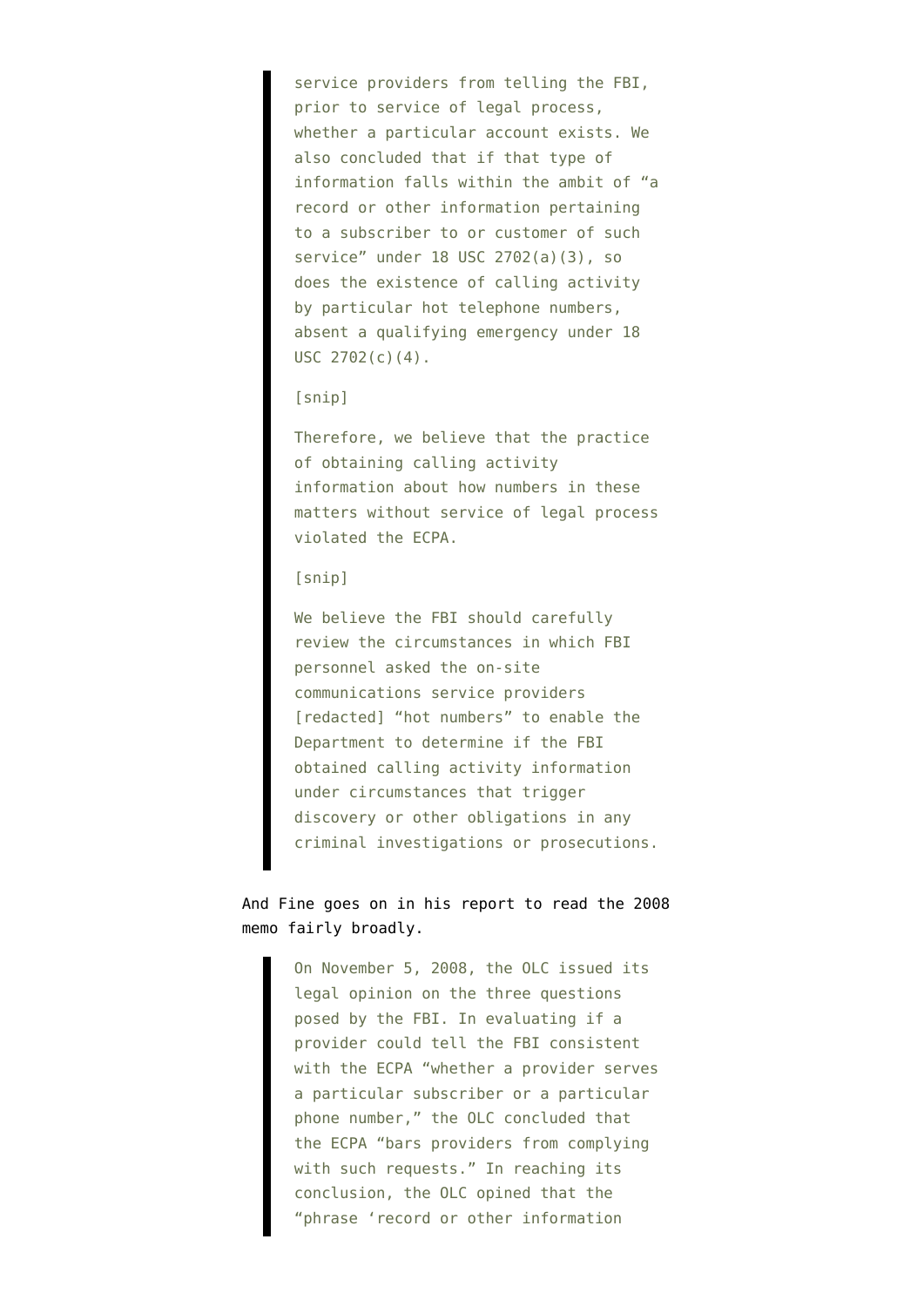pertaining to a subscriber' [in 18 USC  $2702(a)(3)$ ] is broad" and that since the "information [requested by the FBI] is associated with a particular subscriber, even if that subscriber's name is unknown" it cannot be disclosed under the ECPA unless the disclosure falls within one of the ECPA exceptions.

Which brings us to the conclusions that Fine made by July 2009, when the FBI asked OLC for another memo. We [know](http://www.justice.gov/oig/special/s0907.pdf) his draft of the warrantless wiretap program warned that DOJ might need to reveal how that information was collected to terrorism defendants.

> Based upon its review of DOJ's handling of these issues, the DOJ OIG recommends that DOJ assess its discovery obligations regarding PSP-derived information, if any, in international terrorism prosecutions. The DOJ OIG also recommends that DOJ carefully consider whether it must re-examine past cases to see whether potentially discoverable but undisclosed Rule 16 or Brady material was collected under the PSP, and take appropriate steps to ensure that it has complied with its discovery obligations in such cases. In addition, the DOJ OIG recommends that DOJ implement a procedure to identify PSP-derived information, if any, that may be associated with international terrorism cases currently pending or likely to be brought in the future and evaluate whether such information should be disclosed in light of the government's discovery obligations under Rule 16 and Brady.

And the exigent letters IG report recommended that DOJ review existing FISA surveillance to make sure it didn't come from improperly collected information. (PDF 141 to 142; 301)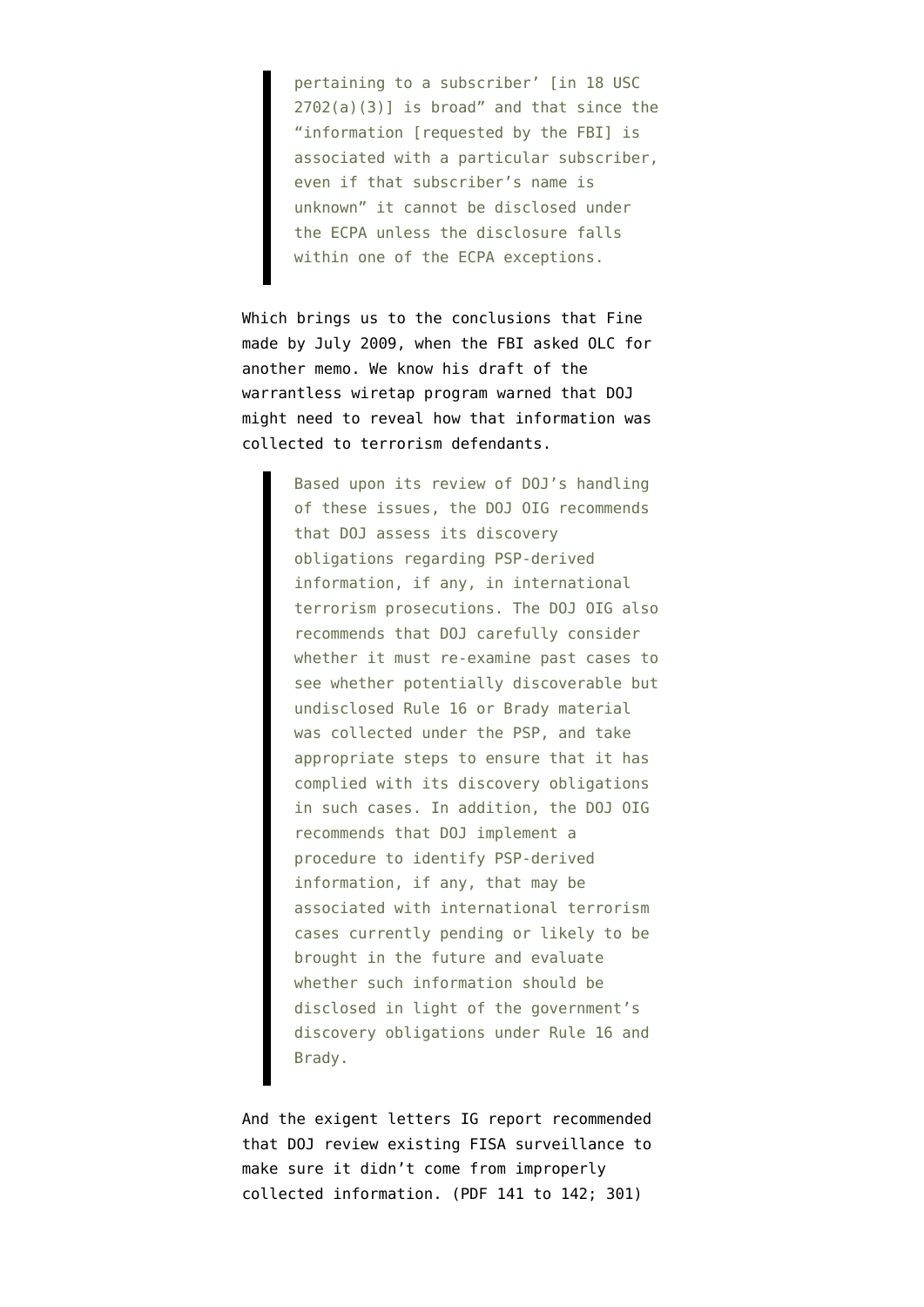We recommend that the FBI, in conjunction with the NSD, should determine whether any FISA Court orders for electronic surveillance or pen register/trap and trace devices currently in place relied upon declarations containing FBI statements as to the source of subscriber information for telephone numbers listed in exigent letters or the 11 blanket NSLs. If the FBI and the NSD identify any such pending orders, we recommend that the FBI and the NSD determine if any of the statements characterizing the source of subscriber information are inaccurate or incomplete. If any declarations are identified as containing inaccurate or incomplete statements, we recommend that the FBI and the NSD determine whether any of these matters should be referred to the FBI Inspection Division or the Department's Office of Professional Responsibility for further review.

It also recommended that DOJ review to make sure information was not collected pursuant to hot numbers.

> The FBI should carefully review the circumstances in which FBI personnel asked the on-site communications service providers [redacted] on specified "hot numbers" to enable the Department to determine if the FBI obtained calling activity information under circumstances that trigger discovery or other obligations in any criminal investigations or prosecutions.

Curiously, however, he does not warn DOJ about information collected using communities of interest (he says it can be appropriate if the person approving the EC agrees that the community itself is relevant to the investigation, but he makes clear that that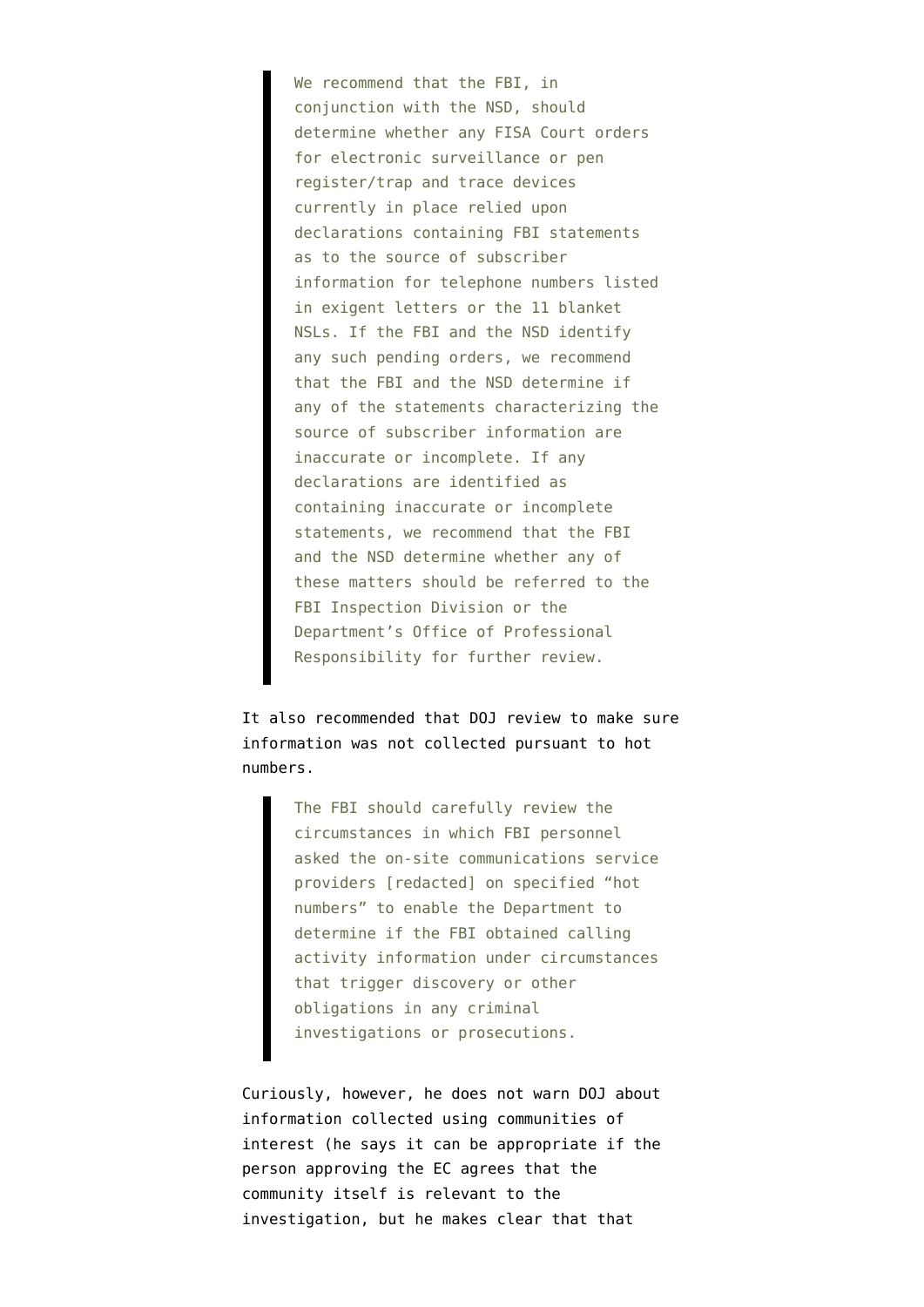didn't happen with the thousands of numbers now in FBI databases collected through exigent letters; he also says they need to develop better guidelines on its use, and he says they need to make sure they haven't effectively subpoenaed other journalist call records in addition to those identified in this report). And he does not warn that the fruit of sneak peeks should be purged (perhaps because the FBI claims that the 2008 OLC opinion authorized it, even though, Fine claims, they misrepresented what they were doing).

Now, that left two obvious loopholes apparently still open. The 2008 OLC opinion contained this caveat:

> The conclusions in this memorandum apply only to disclosures under section 2709. We do not address other statutory provisions under which law enforcement officers may get information pertaining to electronic communications. See, e.g., 18 U.S.C. § 2702(b)(8), (c)(4) (West Supp. 2008) (authorizing disclosure of communications and customer records to governmental entities if the provider reasonably "believes that an emergency" involving "danger of death or serious physical injury to any person" justifies disclosure of the information); id. § 2703(a) (authorizing disclosure to a governmental entity of "the contents of a wire or electronic communication" pursuant to a warrant).

And it also did not take a stand on purging information.

> In a passage that the FBI Memorandum cites, the House Judiciary Committee Report for the 1993 amendments stated that "[t]he Committee intends . . . that the authority to obtain subscriber information . . . under section 2709 does not require communications service providers to create records which they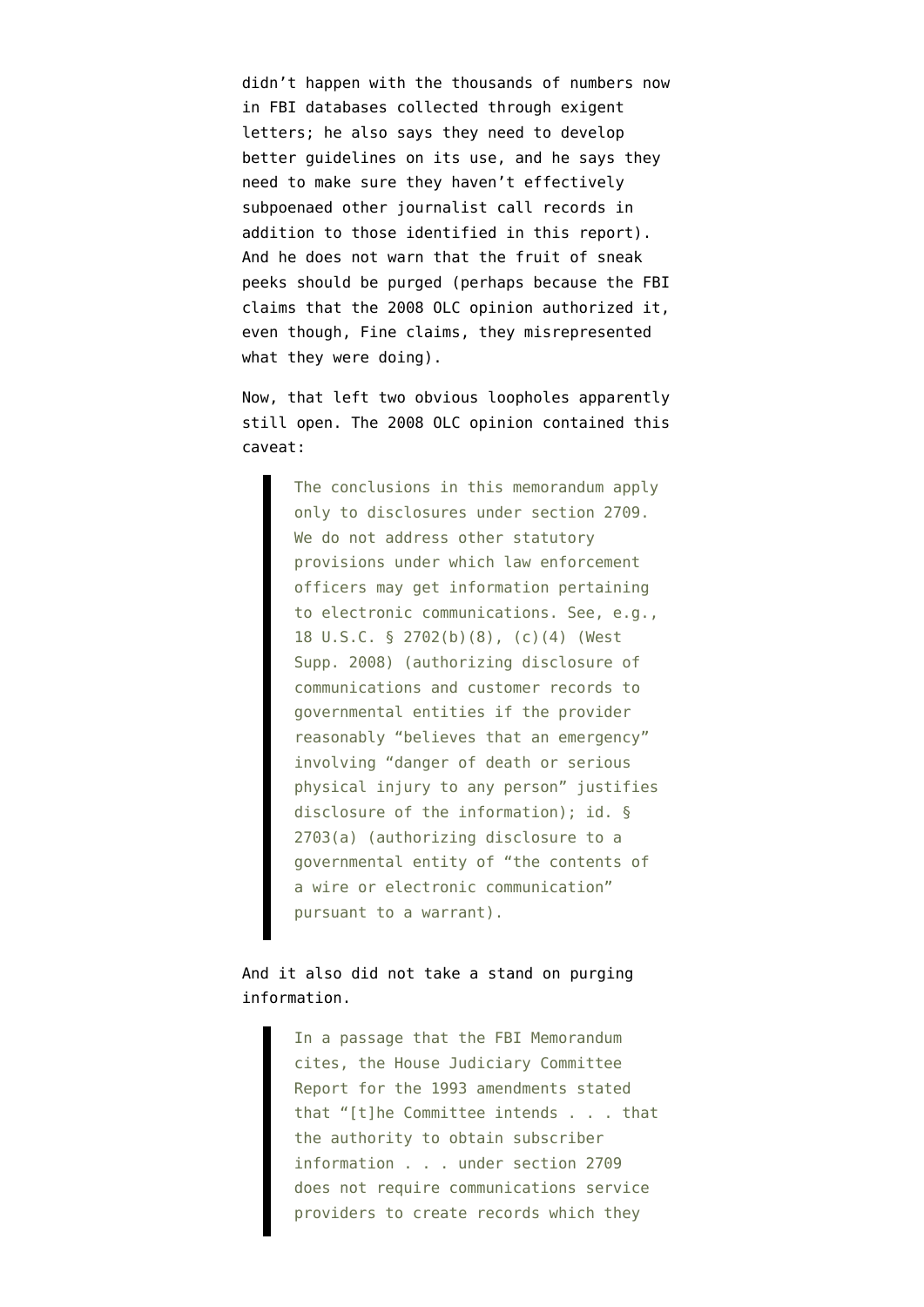do not maintain in the ordinary course of business." H.R. Rep. No. 103-46, at 3 (1993), reprinted in 1993 U.S.C.C.A.N. 1913, 1915. While the legislative history of ECPA therefore suggests that the statute does not require a provider to "create" new records, it does not follow that the statute would authorize the FBI to seek, or the provider to disclose, any records simply because the provider has already created them in the ordinary course of business. The universe of records subject to an NSL is still restricted to the types listed in the statute.5

5 We do not address whether the FBI must purge its files of any additional information given to it by communications providers.

I find this particular one interesting: In 2007 Fine said the FBI would have to purge improperly collected information. We know that in fall 2007, the FBI did an extensive purge of information collected pursuant to exigent letters (purging up to a third of what it had gotten from some providers). But now his discussion on FISA and hot number reviews doesn't include a discussion of purging this information? Is there some opinion somewhere that says that doesn't have to occur? Or is it part of the January 8, 2010 opinion?

In any case, some time around or after July 2009, the FBI asked OLC for yet another opinion. Fine describes it this way:

> The FBI presented the issue to the OLC as follows: "Whether Chapter 121 of Title 18 of the United States Code applies to call detail records associated [2.5 lines redacted]

And he describes the response this way:

On January 8, 2010, the OLC issued its